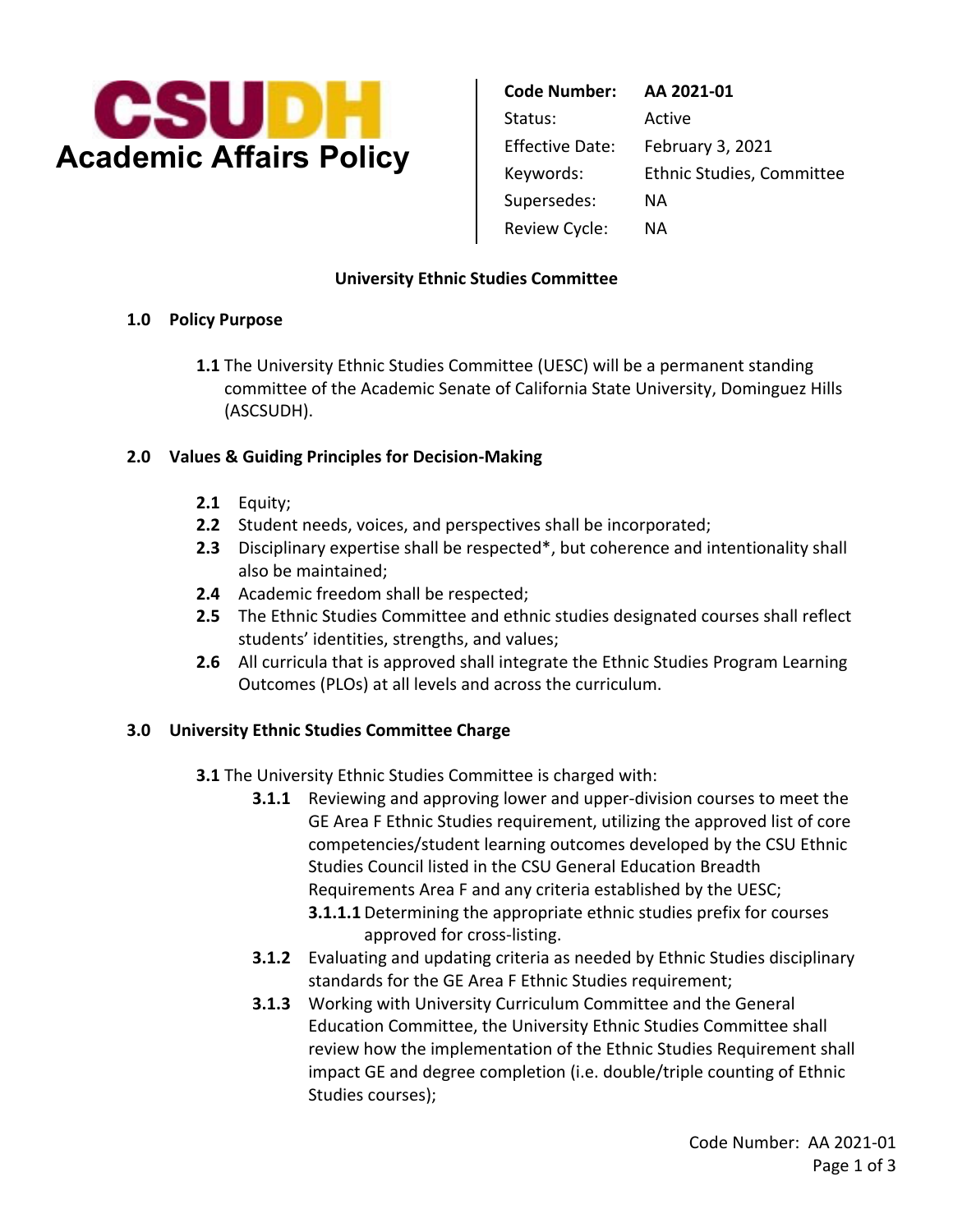**3.1.4** Consulting with the Faculty Development Center, Dean of Undergraduate Studies, General Education Committee in developing a specific ethnic studies assessment protocol when necessary for GE assessment.

## **4.0 Functions & Responsibilities within the University Curriculum Process**

- **4.1** The University Ethnic Studies Committee (UESC) shall be integrated and function as an integral part of the university curriculum review process. The specific ordering of submitting proposed Ethnic Studies courses shall be delineated by the University Curriculum Committee in consultation with college curriculum committees, the General Education Committee (if appropriate), and the Dean of Undergraduate Studies.
	- **4.1.1** All Department Curriculum Committees may submit course proposals to the permanent University Ethnic Studies Committee for approval for the Area F Ethnic Studies designation. The UESC will have final approval of Ethnic Studies designations based on established criteria.

# **5.0 Chair Designation & Committee Membership**

- **5.1** The UESC shall be chaired by a faculty member with a terminal degree whose appointment is in one of the following Ethnic Studies departments: Africana Studies, Asian Pacific Studies, or Chicana/o Studies. The chair shall be a voting member of the committee and may also represent their department as one of the members designated below.
	- **5.1.1** The chair will be elected by the UESC.
	- **5.1.2** The chair shall receive appropriate course re-assigned time or direct compensation.
- **5.2** The UESIC Membership shall be as follows:
	- **5.2.1** Voting Members
		- **5.2.1.1** Departments will elect one tenure-track or tenured faculty member from each of the following departments: Africana Studies, Asian Pacific Studies, Chicana/o Studies, and the Indigenous Peoples of the Americas interdepartmental minor.
		- **5.2.1.2** Departments will elect one non-tenure-track faculty member from each of the following departments: Africana Studies, Asian Pacific Studies, Chicana/o Studies, and the Indigenous Peoples of the Americas interdepartmental minor.
		- **5.2.1.3** One student designated by Associated Students Incorporated.
	- **5.2.2** Faculty voting members shall serve for two years.
	- **5.2.3** Ex-Officio Non-Voting Members shall be as follows and serve annually: **5.2.3.1** Director of the Faculty Development Center [or designee],
		- **5.2.3.2** Dean of Undergraduate Studies.